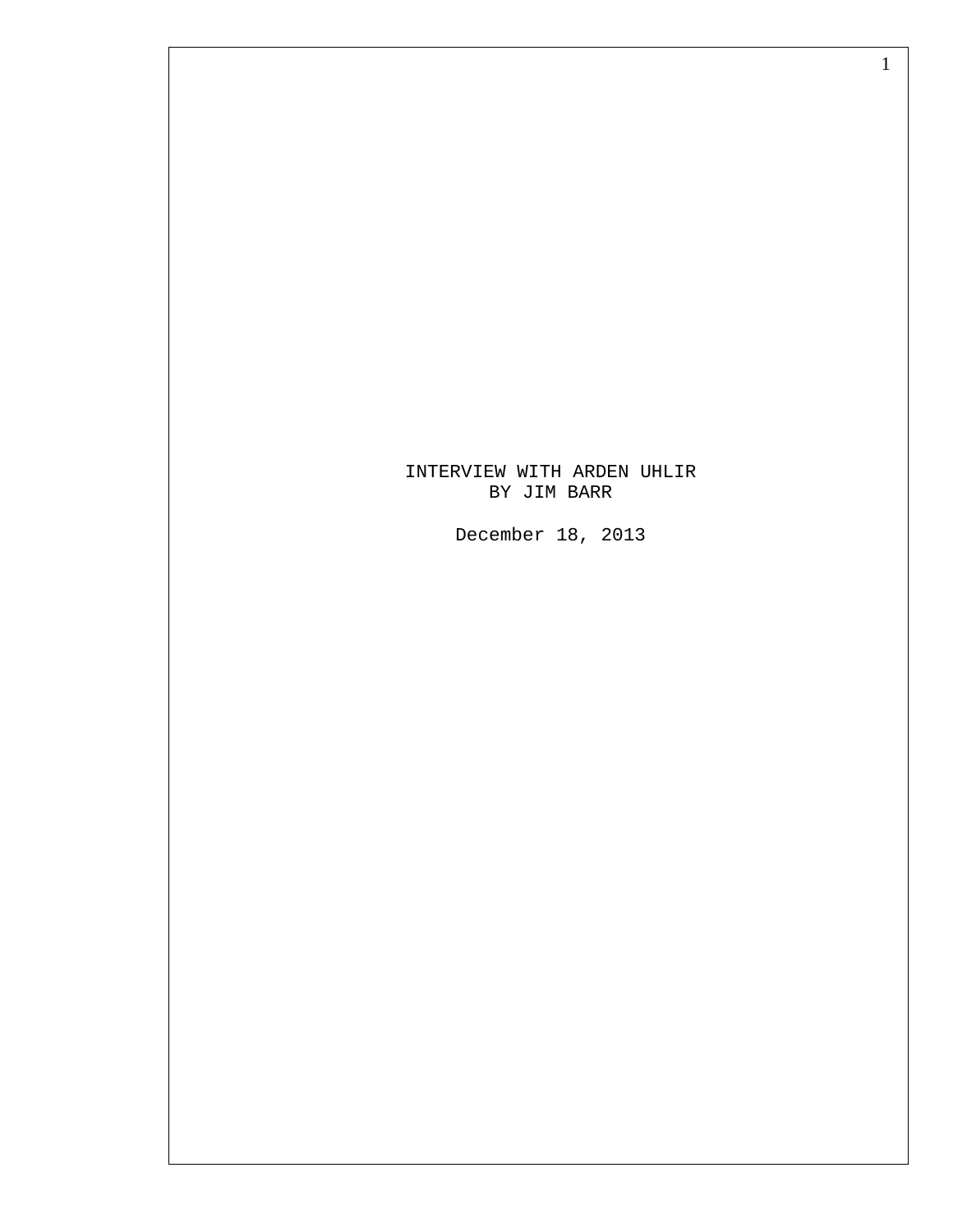| $\mathbf{1}$   | MR. BARR: This is Jim Barr. It's December 18th,             |
|----------------|-------------------------------------------------------------|
| $\overline{2}$ | I'm west of Verdigre, talking to Arden Uhlir.<br>2013.      |
| 3              | Arden, do you want to give us a little background           |
| $\overline{4}$ | on yourself?                                                |
| 5              | MR. UHLIR: Well, you mean presently?                        |
| 6              | MR. BARR: Well, up to present, maybe. Where you             |
| $\tau$         | started, I mean, where you came from and --                 |
| 8              | MR. UHLIR: Well, I grew up in the Verdigre area.            |
| 9              | Actually, some of the land that we operate was homesteaded  |
| 10             | by my great-grandfather. And to date, some of that land has |
| 11             | been in the family name since 137 years, which was kind of  |
| 12             | typical of this area. There were a lot of families,         |
| 13             | homesteaded families that lived here for quite a while,     |
| 14             | until about the '80s and then we saw a change in that. I    |
| 15             | guess, you know, I had an FFA background, got interested in |
| 16             | farming and always wanted to be in agriculture. And the old |
| 17             | ag teacher that I had actually was very interested in soil  |
| 18             | conservation. And when I left the FFA my senior year, then  |
| 19             | he went on and went into Soil Conservation Service. So, he  |
| 20             | kind of gave us a background with soil conservation through |
| 21             | FFA. So, we kind of created an interest in it.              |
| 22             | And I guess I can even go back further than that.           |
| 23             | My dad back -- I can remember riding with him when the --   |
| 24             | well, instead of the NRCS, it was actually done with local  |
| 25             | producers in -- each township had a representative went     |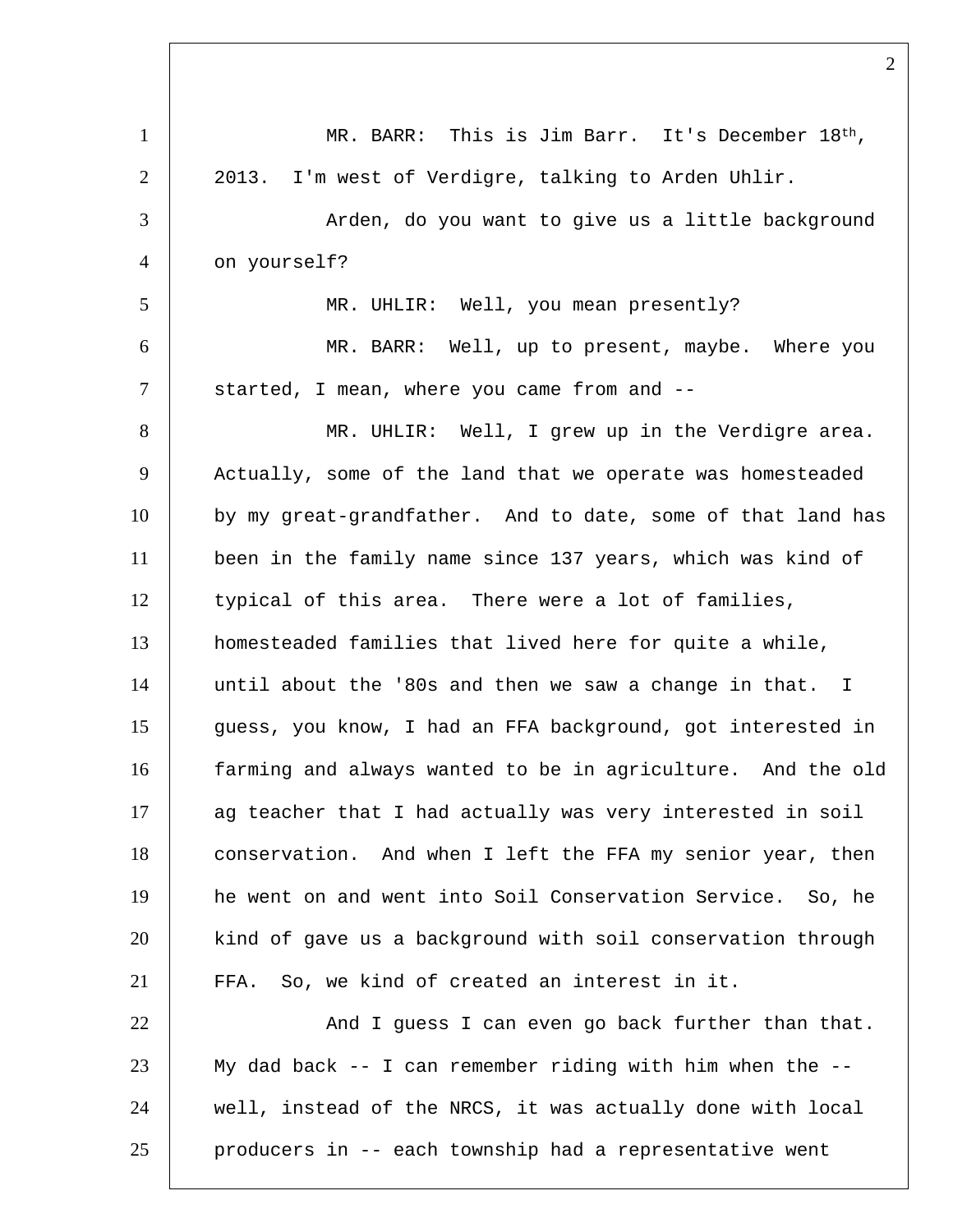1 around with conservation and encouraged people to get involved in it. And I went with my dad and measured -- I  $|$  was the tape guy. I went and was on the end of the tape, so I had an experience with him going around. That was before they went to the county system. MR. BARR: Was he the person for that township? MR. UHLIR: Yes. Yeah, he did, and he was on that 8 for quite a few years. So, I went with him then and rode 9 around. And, of course, they just dealt with people in your 10 | township at that time. MR. BARR: When did you get involved or learn 12 about the NRDs? MR. UHLIR: That was about, I think, in about 1962 14 or '3. At that time, this NRD was going about a year or so, and  $-$  MR. BARR: Probably '72 or '3, wasn't it? 17 | MR. UHLIR: You might be right, yeah. Anyway, 18 | they were looking for younger producers to get involved and 19 they came around, and that's how I got on. And then, I was 20 | on there, like I said, about, oh, guessing, approximately about eight to ten years, and then I went off the board for a period of time. And then in about eight years after that, I got a chance to go back on. I was asked if I wanted to go back on. So, I did, and I've been on since. And during the time that I was -- when I first went on, I was really an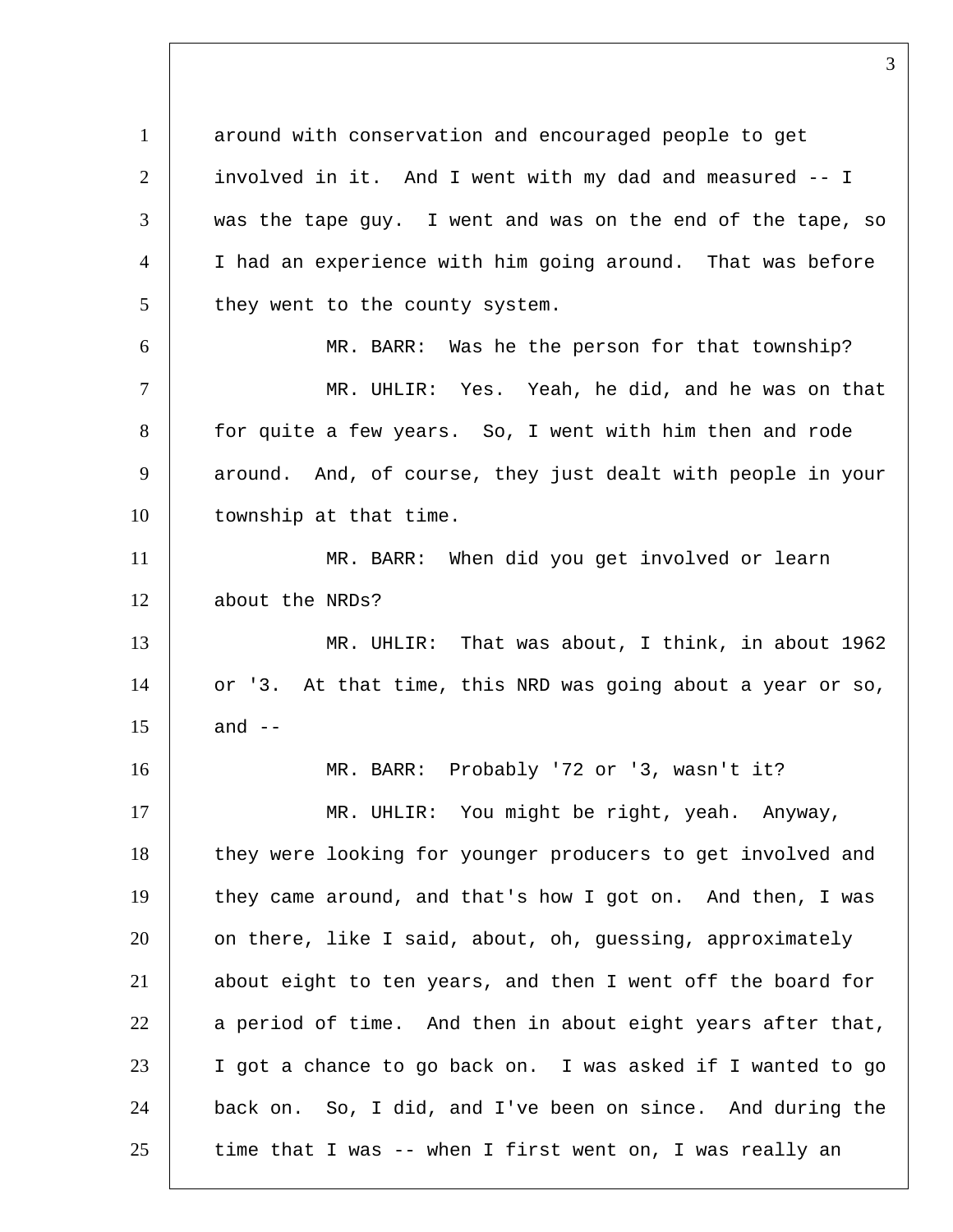officer. I was secretary, and then vice-president, and then president during that time. And I always -- now, the second 3 time when I went on, I said, I'll let somebody else do that, and I did. And so, since that time, I've kind of let the 5 younger guys or other guys do that. MR. BARR: You would have been there when they 7 | more or less got the district going. 8 MR. UHLIR: Yeah, they were formed and then basically, the formation was done and then, like I said, 10 | they were looking for these -- get some younger producers, and that's how -- but as far as the forming and all that, that was done prior to the time  $-$  MR. BARR: But you were on the first elected board. MR. UHLIR: Yeah, approximately, in that area, yeah. 17 | MR. BARR: Who was your first manager? 18 | MR. UHLIR: Keith Drury was actually the first manager that we had at that time. MR. BARR: Did he come on before the elected boards took over? MR. UHLIR: He was on at the time I was, Keith. 23 | Yeah, he could fill you in on that. I exactly don't know -- in other words, he was hired before I come on. MR. BARR: What were some of the projects or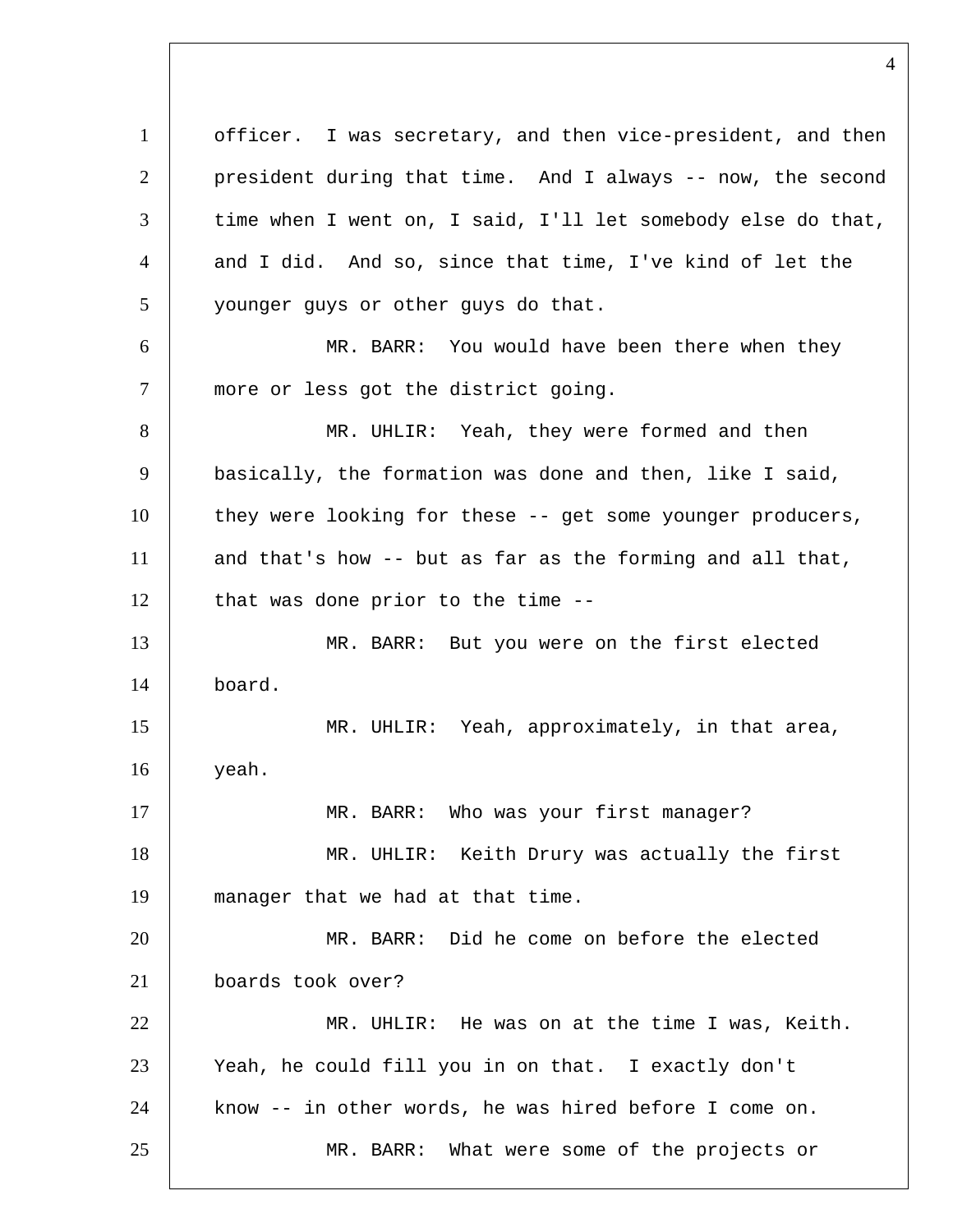1 programs that you worked with to begin with? 2 MR. UHLIR: Well, basically, during that time, the 3 | major thing, and we talked about that, is, you know, shelter 4 belts was a big issue, some grass seeding, but at that time, 5 compared to what we're involved with today and the decisions 6 you have to make, they're more complicated and more 7 demanding today, by far. Yeah, it wouldn't even be the  $8 \quad$  same. 9 | MR. BARR: When did they get involved with the 10 rural water districts? 11 MR. UHLIR: Rural water district was about -- the 12 time I went off, that's about when they were starting on 13 this project. And so, I was not involved in the formation 14 of that. I did really, you know, get involved in it as far 15 as a customer, and I did that because one of the guys on the 16 board at that time told me -- he was involved with the rural 17 | water system and he said, "If that ever goes by your place," 18 he said, "make sure you hook it up." He said, "That's the 19 | smartest thing you'll ever do, you know, for you and for" --20 he said, "That's a good investment." And so we did. But as 21 far as even the formation of that, I wasn't on at the time 22 they did it. 23 MR. BARR: Well, you missed out on other 24 interesting activities in that period, didn't you? 25 MR. UHLIR: Yeah, during that time, yes. But then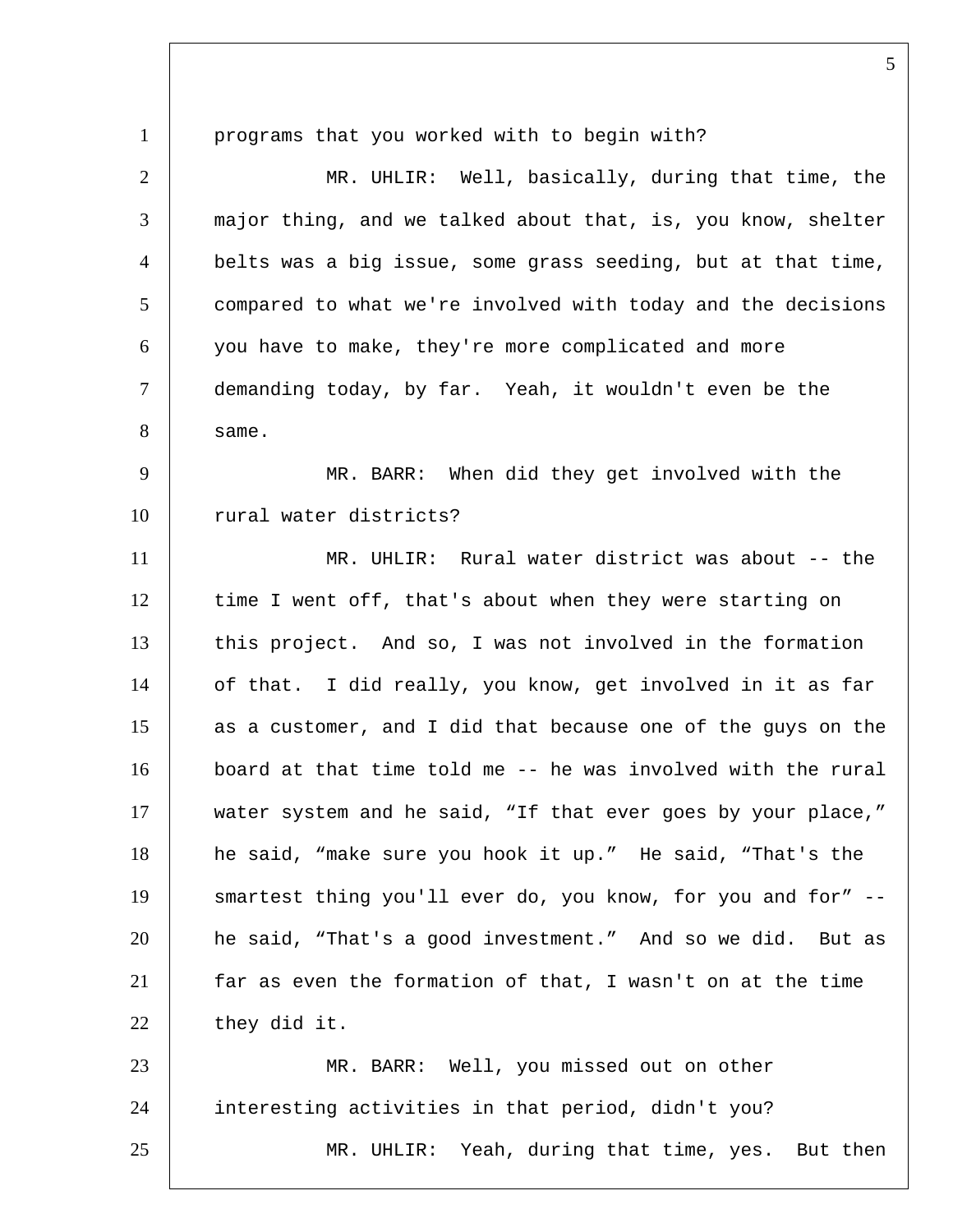I got a chance to go back on. That was -- when I went back on, that's when the waste site was right up in that area. | Boy, that took a lot of  $-$  MR. BARR: What was the stage of that when you went back on? MR. UHLIR: It must have been going for a year or 7 | two, because it was -- there was a lot of controversy up 8 there. And, yeah, it was the major issue, it was the major issue that was -- people in that area were concerned about. 10 I mean, that was the most important. MR. BARR: What was some of their main concerns? MR. UHLIR: Putting up with the -- there was a high, claimed to be a high water table. Transportation was 14 an issue, bringing stuff like that in, storing it. You know, it -- there was a real concern, you know, with the 16 Tiver close enough, you know, that they could contaminate. 17 So, yeah, there were some real concerns. 18 MR. BARR: Was there a specific role that the NRD had  $-$  MR. UHLIR: Well, the NR- -- not necessarily, and I think that goes back -- and you'd have to get more 22 information here from the manager at that time, but it seemed like when it kind of started, the  $-$ - maybe the NRD 24 took a more proactive position. And then as it kind of went 25 along, the community got more and more concerned. And so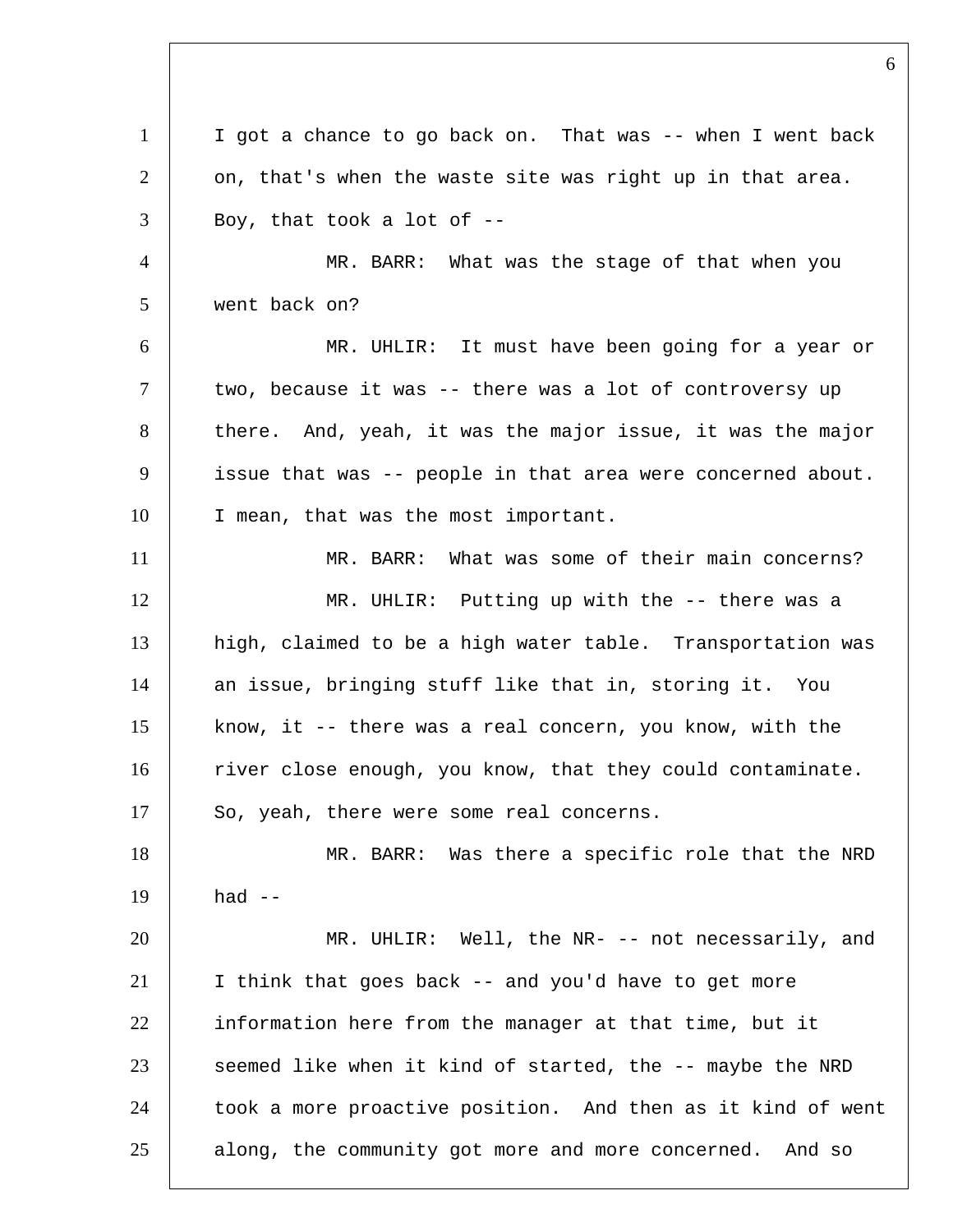1 that created differences of opinion. And the board kind of 2 changed. And so, they kind of went from pro or neutral to  $3$  negative. So there was a lot of people (indiscernible). 4 MR. BARR: Did they have to make any sort of 5 approval or take any sort of action as involved with that? 6 MR. UHLIR: Well, as it went along, they took a 7 | position to be strongly opposed to it. But --8 | MR. BARR: In terms of an approval or disapproval 9 | for any permits, there was nothing like that? 10 MR. UHLIR: No, not to my knowledge, no. 11 MR. BARR: And they weren't asked to do a program 12 or a project to help? 13 | MR. UHLIR: Not as far as I know. 14 MR. BARR: I couldn't remember. 15 MR. UHLIR: I can't either. Anything when I was 16 involved, they were -- you know, the Board was -- took a 17 position that they were opposed to that project. A lot of 18 people spent a lot of time on that. 19 | MR. BARR: Sure. What kind of other projects and 20 programs, when you went back on the second time, what sort 21 of things were -- 22 MR. UHLIR: That really -- at first it seemed like 23 we spent an awful lot of time on the dump site. And then  $24$  the rural water system in Verdigre or that area, in Knox 25 County, was going and there was involvement in that. Now,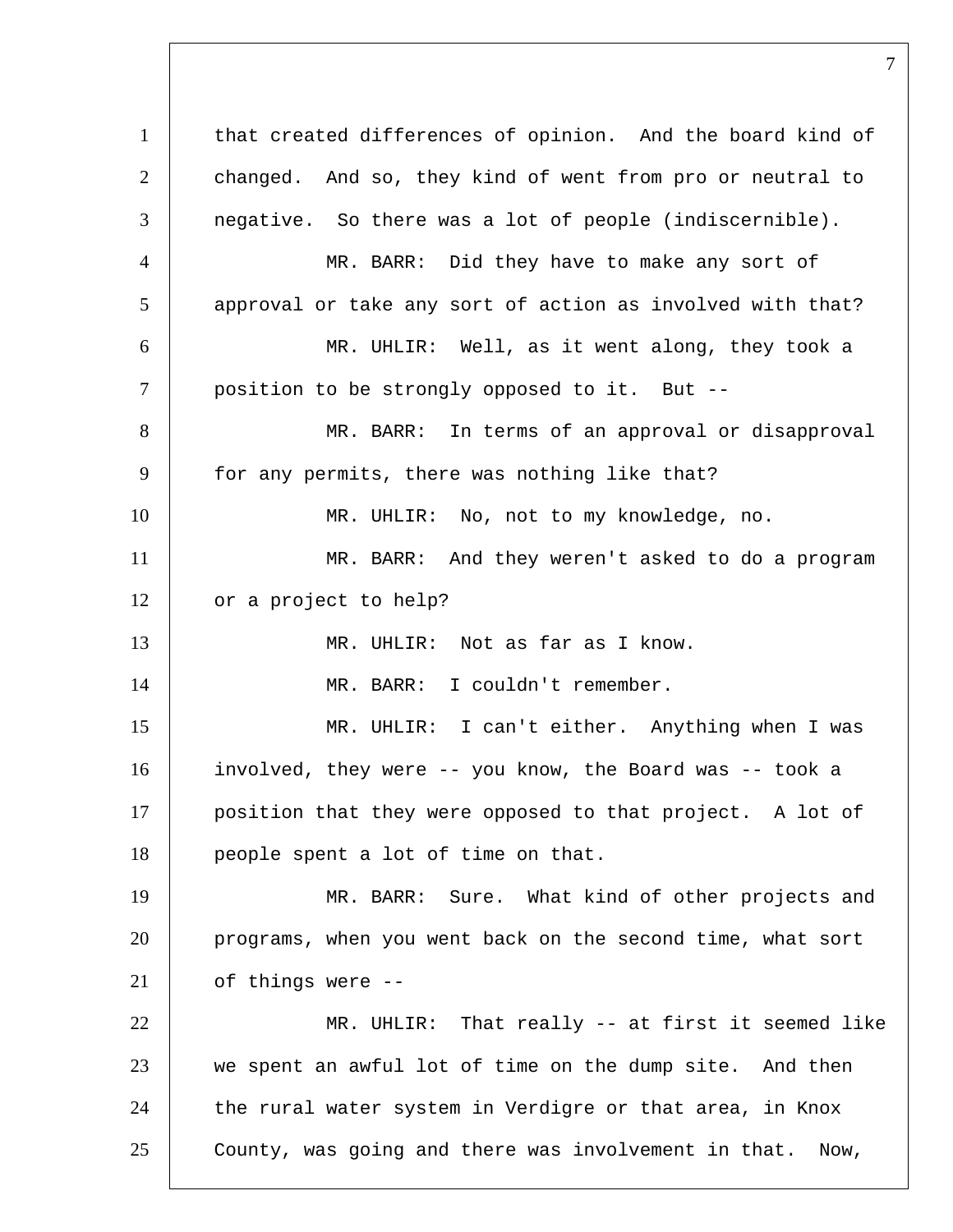1 there are two other rural water systems up in that area. 2 And when they came on, apparently, they were given the 3 | option -- they started early enough that they would not have 4 to be involved with the NRDs unless they wanted to. And at 5 that time, they took the position that they were getting 6 along, and so there was a period of time that -- and that 7 was kind of when I wasn't on there, so I can't take credit 8 for that, but where they spent a lot of time on this rural 9 water system. Because, we went back through the minutes to 10 get some background, because we're working on this regional 11 water system, or looking into it, and trying to get some 12 real knowledgeable background. So, we went back through the 13 minutes and followed up on some of those meetings. And  $14$  there was a lot of time went into that, the guys that were 15 involved with that, there was a lot of time. 16 MR. BARR: Just to be clear, where was the 17 district the NRD helped with and where were the, roughly, 18 where were the independent ones? 19 MR. UHLIR: The independent ones tended to be in 20 Boyd County. They had started earlier and the one where the 21 involvement with the NRD occurred after those two and there 22 was a year -- a certain period of time when -- and then, so  $23$  the -- when I say last winter, the third one in this area 24 | was strictly under the rural water -- or the NRD.

25 MR. BARR: It was in this general area?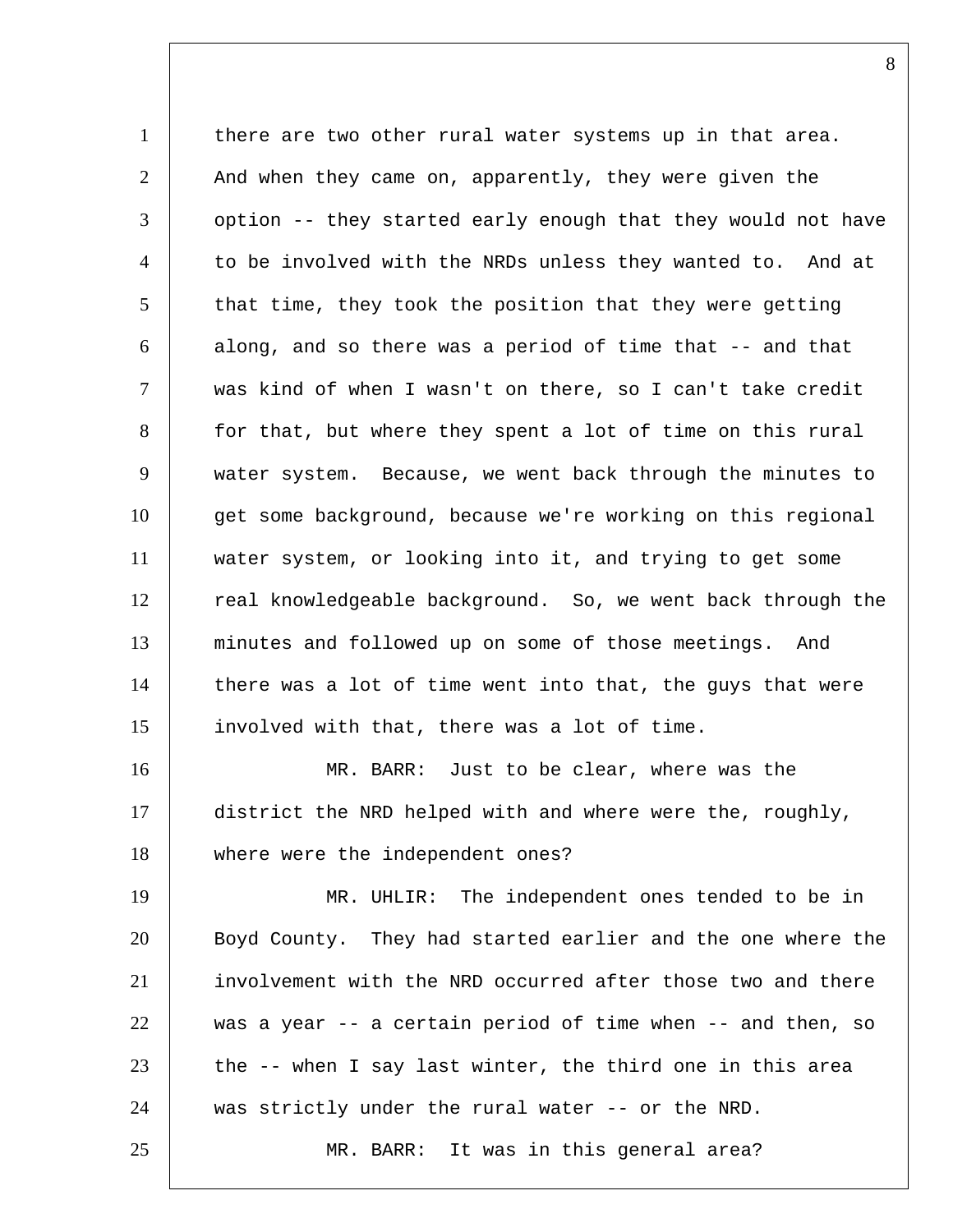1 | MR. UHLIR: This would be in the general area of 2 mostly western Knox County. 3 MR. BARR: Where does your -- does your district 4 come up against the water district, I think it's probably in 5 the Lewis and Clark area? 6 MR. UHLIR: Yeah, in fact, we overlap some. We 7 are actually providing some services into Lewis and Clark 8 right now. There's an addition to the rural water system. 9 I think it was for 16 customers, all Natives. And that was 10 just lately they're working on that. And that actually goes 11 into Lewis and Clark. 12 | MR. BARR: You're one of the few NRDs with a 13 tribal presence. Anything different that you run into with  $14$  that or  $-$ 15 MR. UHLIR: Well, this one you'd better -- there's 16 | looking into the possible expansion of Santee, one of the 17 communities that are included in this regional system along 18 with Niobrara and Center, and we're getting resistance from 19 people in the area of sending water out of our district. 20 The people that are close to where the wells are, they're 21 | strongly opposed to that. 22 MR. BARR: The wells are off the reservation? 23 MR. UHLIR: Yes. They're actually in the -- 24 almost to the southern edge of our district. Now, that area 25 around there has expanded quite a bit of irrigation, and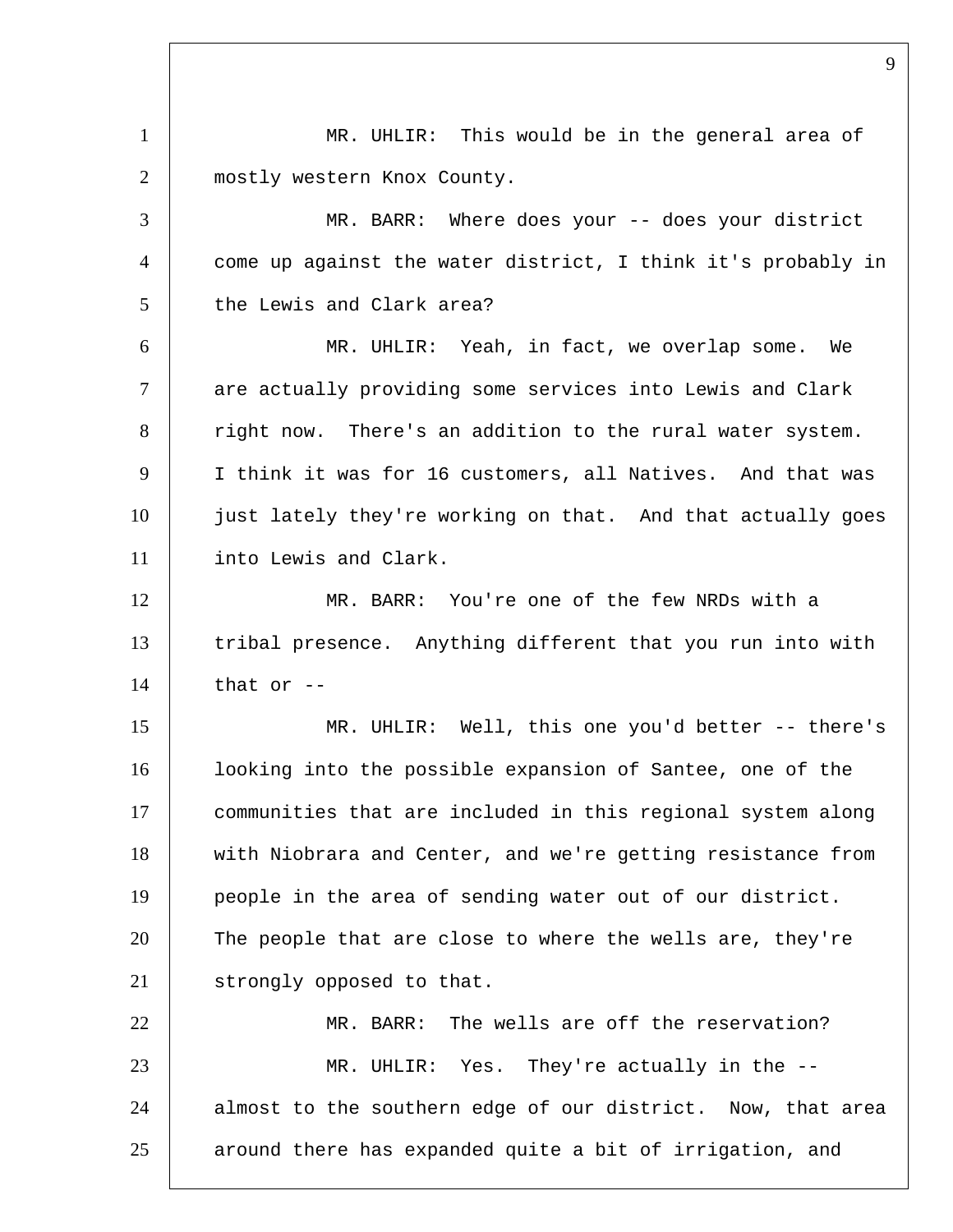1 there's changes in the nitrate level have increased since 2 the irrigation. So, there's concerns by a lot of the people there in the  $-$  MR. BARR: What sort of quality issues have you had in the district over the years, water quality issues? MR. UHLIR: Well, we've got Phase 2 areas. MR. BARR: Just for the record, what is a Phase 2 area? MR. UHLIR: A Phase 2 area is where you would be 10 | over 10 parts per million nitrate level. The entire district was in Phase 1, and then when you found these more 12 critical areas, they became Phase 2, and they've been in 13 Phase 2 for quite a while. And, you know, it seems a little 14 bit like those areas are still increasing nitrate levels. 15 | And now there's an area down in -- that's a combination with 16 the other three NRDs that this Bazile Management Area. And that kind of stems from the Bazile Triangle and it goes  $-$ -18 so it involves the four NRDs that join right there. MR. BARR: That'd be the Lower Elkhorn -- MR. UHLIR: Yeah, Lower Elkhorn, Upper Elkhorn, Lewis and Clark, and ours. And they're involved in that. MR. BARR: Where you have several NRDs working on 23 a thing together, what kind of interrelationship do you have? MR. UHLIR: Yeah, they work together. I believe,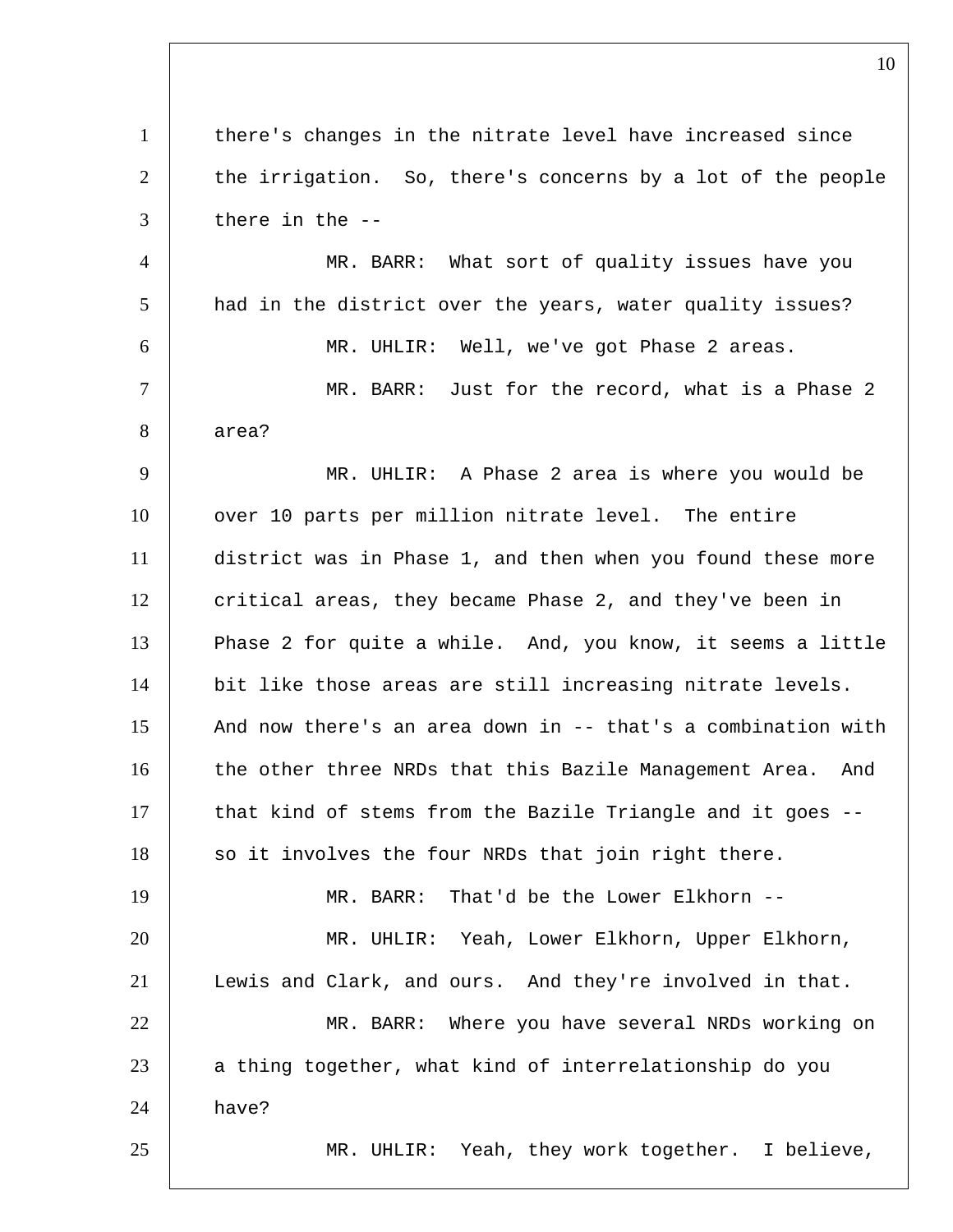1 in this case, the Upper Elkhorn is the, like, everything 2 funnels through there. MR. BARR: Do you have an interlocal cooperation 4 aqreement with the others? MR. UHLIR: Yes, there's people that are on that committee. 7 | MR. BARR: But then the staffing --8 | MR. UHLIR: Yeah, they're actually -- in that 9 case, I think they're looking for someone to -- down the 10 road, they're going to look for something just for that area. But it's a -- when it really started, that's -- the 12 | town of Creighton is really affected by that high nitrate level, and they have to have water treatments and -- MR. BARR: Where does Creighton sit in relation to where the four come together? 16 | MR. UHLIR: They would be in Lewis and Clark, I think. They're just in the very corner. I think within a few miles south of them it's the Lower Elkhorn, just right -- MR. BARR: Well, that's kind of interesting as far as our interviews. This is one of the few that I've seen where you've got multiple -- MR. UHLIR: Yeah, and I think if you're -- you can do followup on this and talk to Dennis at Upper Elkhorn, and 25 he would be the one to really give you the details on that.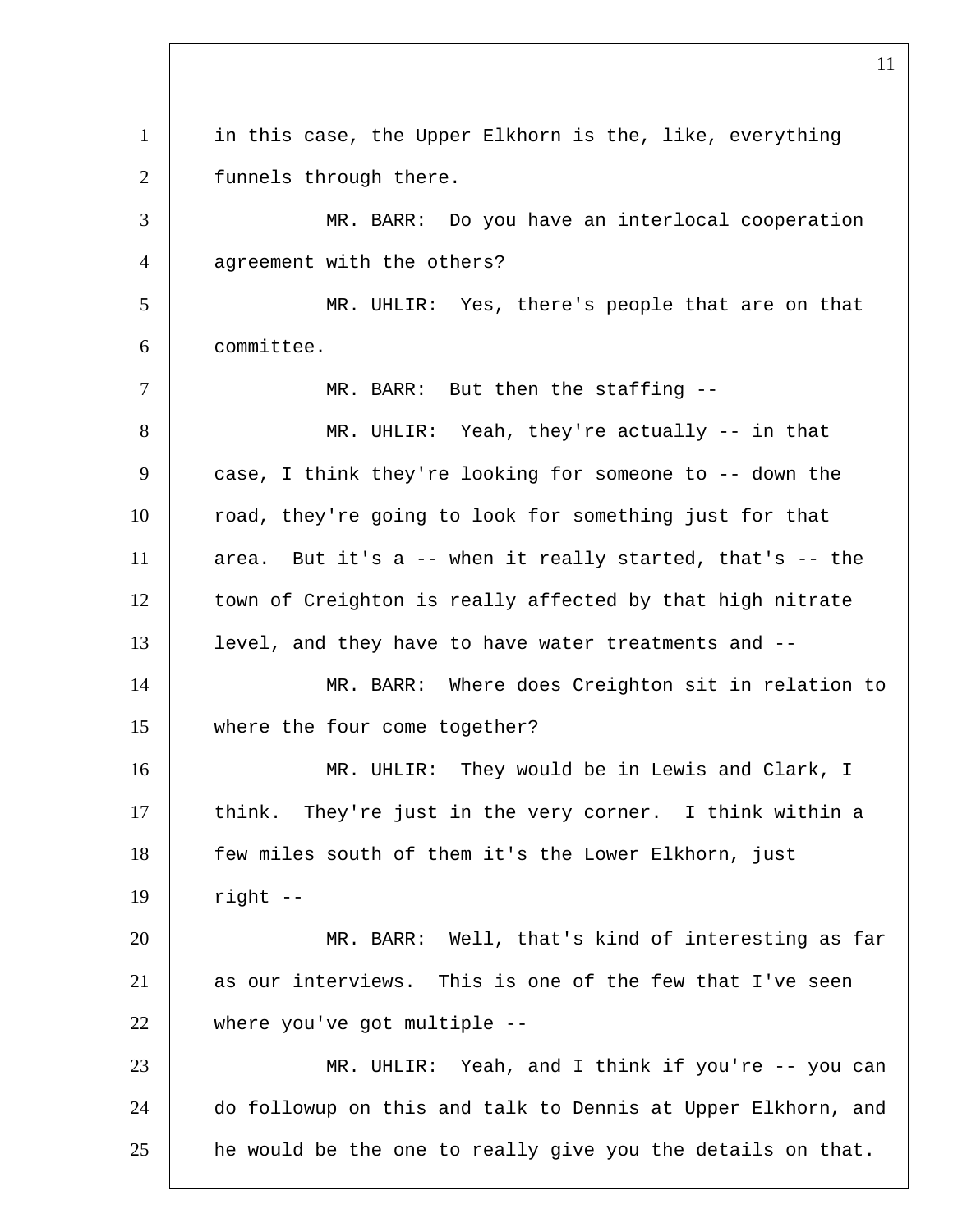1 But that's kind of an interesting situation, I mean, where 2 you got the NRDs basically working together. 3 MR. BARR: When did the effort to do some 4 regulatory work on the water quality start, roughly? I 5 mean, you don't have to -- five years, 10 years, 20 years  $6 \mid$  ago? 7 | MR. UHLIR: The way time goes, Jim --8 (Laughter.) 9 MR. BARR: We all remember the mid-'80s, so it 10 would have been after that. 11 | MR. UHLIR: Yeah, it was -- wait, the water 12 quantity -- or quality was an issue long before we thought 13 quantity was. In fact, we -- especially the NRD I was in. 14 We kind of thought we were sitting in a spot where quantity 15 wasn't an issue. And quality was needed to address. And 16 just kind of put quantity on the background, because we 17 thought we had a surplus of water. And until really last 18 year probably kind of come to realize that maybe you didn't. 19 MR. BARR: Did some wells go out or -- 20 MR. UHLIR: We've had wells that were affected 21 by -- and what we've seen were probably the most in the 22 fringe areas where people were adding helper wells. That 23 was a big thing, where, you know, if you were kind of 24 Tunning a little short, the guys were adding helper wells. 25 And that's probably where you noticed it the most, that,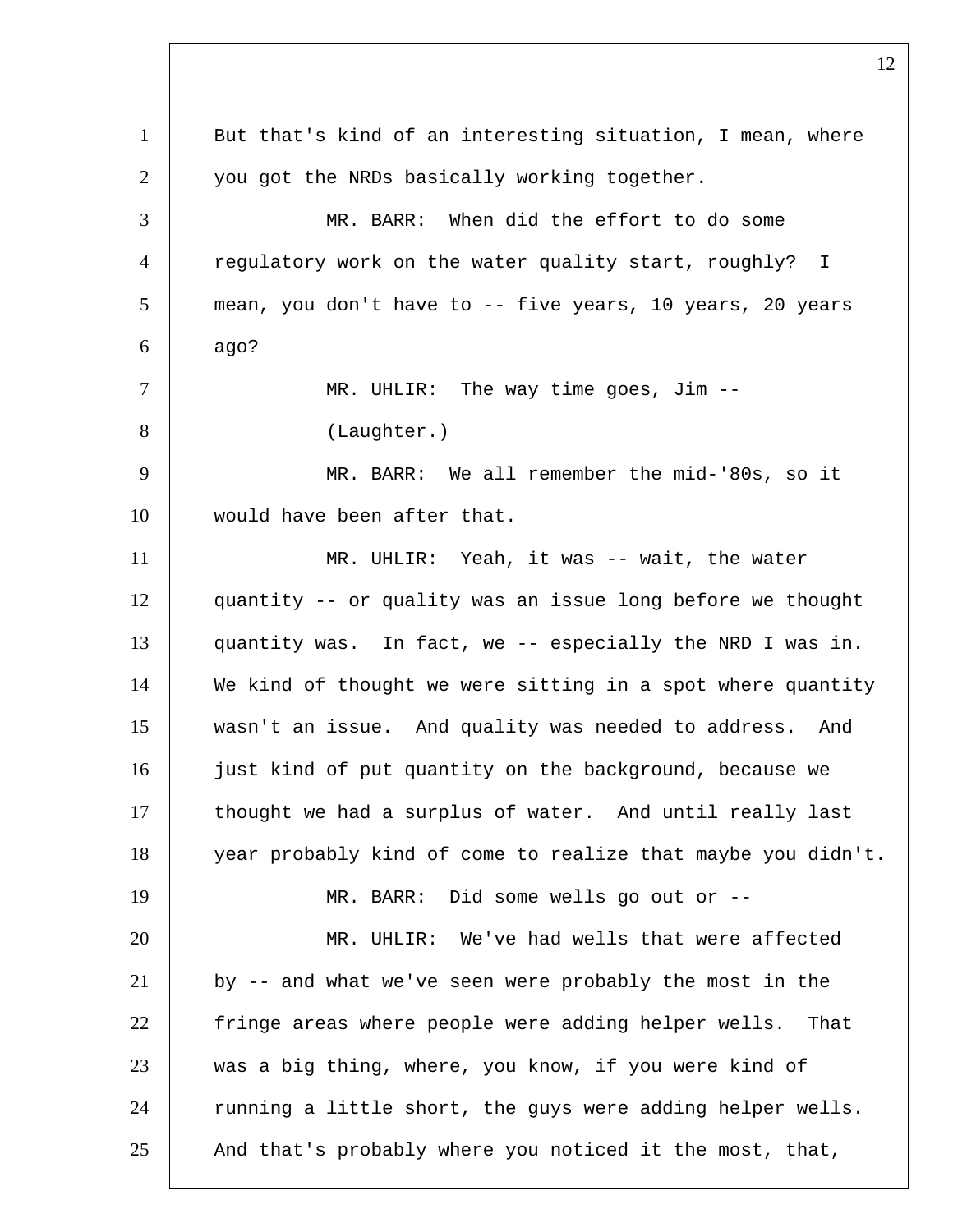1 boy, you saw a lot of guys trying to develop. And there was 2 some nozzling down, too. You know, they said different 3 guys, that one outfit, how many different systems they 4 nozzled down. But, yeah, we ran into that, but really, we 5 were kind of -- quantity wasn't really an issue, or we 6 didn't think so. 7 | MR. BARR: Is there a point where there's some 8 concern about new wells? 9 | MR. UHLIR: Yeah, we're in a --10 MR. BARR: Regula- -- 11 MR. UHLIR: Yeah, we're -- we have a -- 12 | MR. BARR: Stoppage area? 13 MR. UHLIR: Yeah. 14 | MR. BARR: All of the district or just --15 MR. UHLIR: Yeah, the entire district. 16 MR. BARR: Did that just go in? 17 | MR. UHLIR: It went in -- started, yeah, it -- in 18 fact, we're not out of it, won't come out of it until -- 19 actually working on the IMP right now and stuff, but I think 20 it'll be about -- if they started in November, I'm thinking, 21 | put the freeze on, somewhere's in there. 22 MR. BARR: Is there thought you're going to -- may 23 have to go to some sort of allocation system? 24 MR. UHLIR: Yeah. They really need to get the 25 data together to find out -- and try to find these critical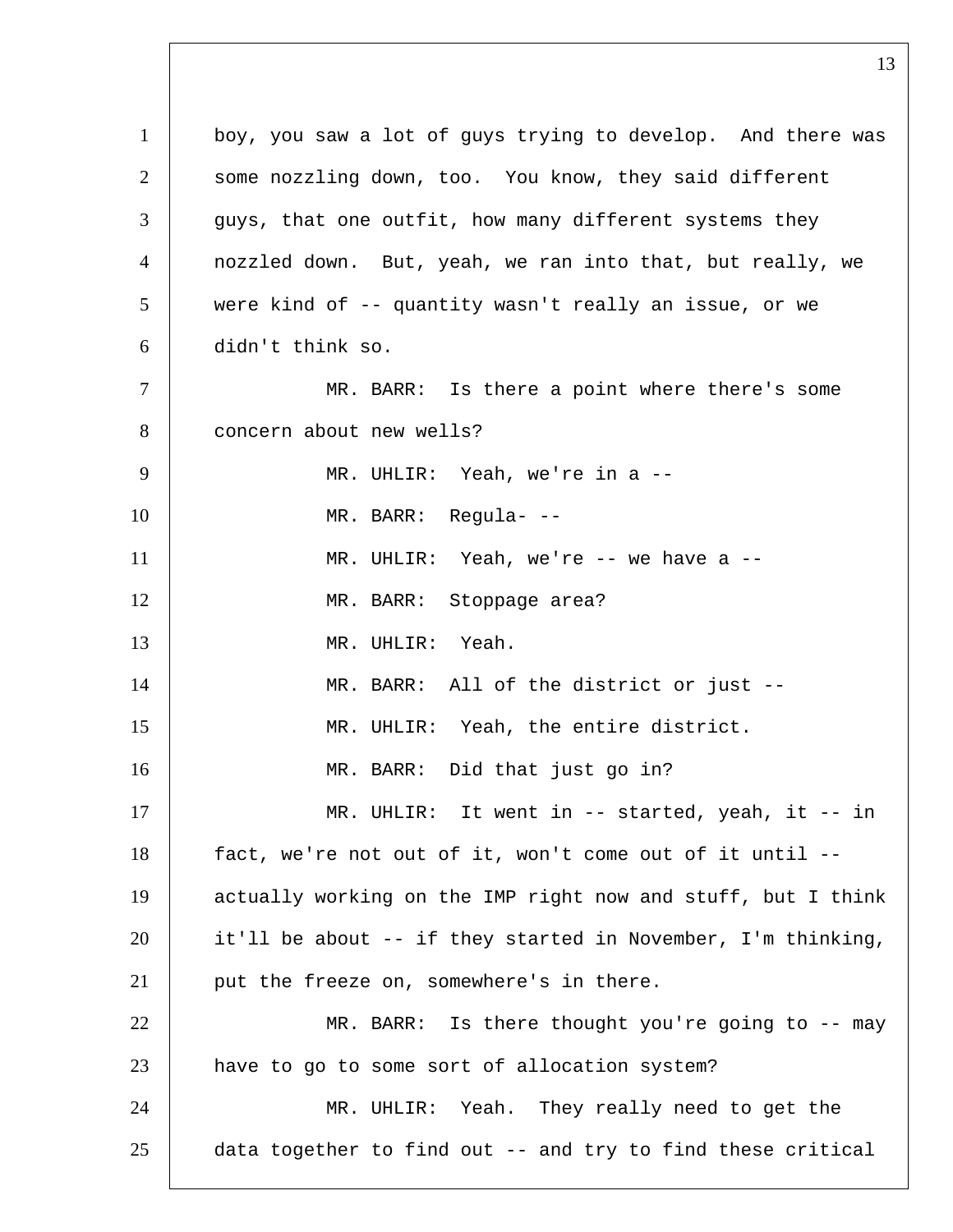1 areas. And there are -- and that's the one thing that's, 2 you know, we have areas that we got 1,200-gallon wells that 3 | haven't changed in 40 years. And then you've got some of 4 these wells in certain areas that are affected by each time  $5$  a -- as you expanded, why, man, it changed the -- I know we 6 have guys saying that they had no problems and now they're 7 pumping air as things expanded. But my theory with that 8 and, you know, the NRD's position -- and people, they 9 don't -- you know, nobody wants restrictions or controls put 10 on them, but my theory on that is we're not restricting, 11 we're not controlling. We need to manage the water. And if 12 everyone looks at that, you know, it's not trying to take it 13 away from anybody or -- it's to use it wisely. And we've  $14$  seen changes in -- and the guys were talking about it just 15 the other day, just actually, you know, the plants how much 16 | less water they can require. And they're finding that, you 17 | know, we don't need to put as much water on. Of course, you 18 also run into that, too, you know, such a variance in soil. 19 We have a lot of that, where some places, you know, they 20 have to keep -- sprinkle a little water all the time. In 21 other cases, you could really manage and not put as much on. 22 MR. BARR: What sort of quality actions did you  $23$  take? 24 MR. UHLIR: Quality is, like I say, we got areas 25 in Phase 2, and they're supposed to be educating people, and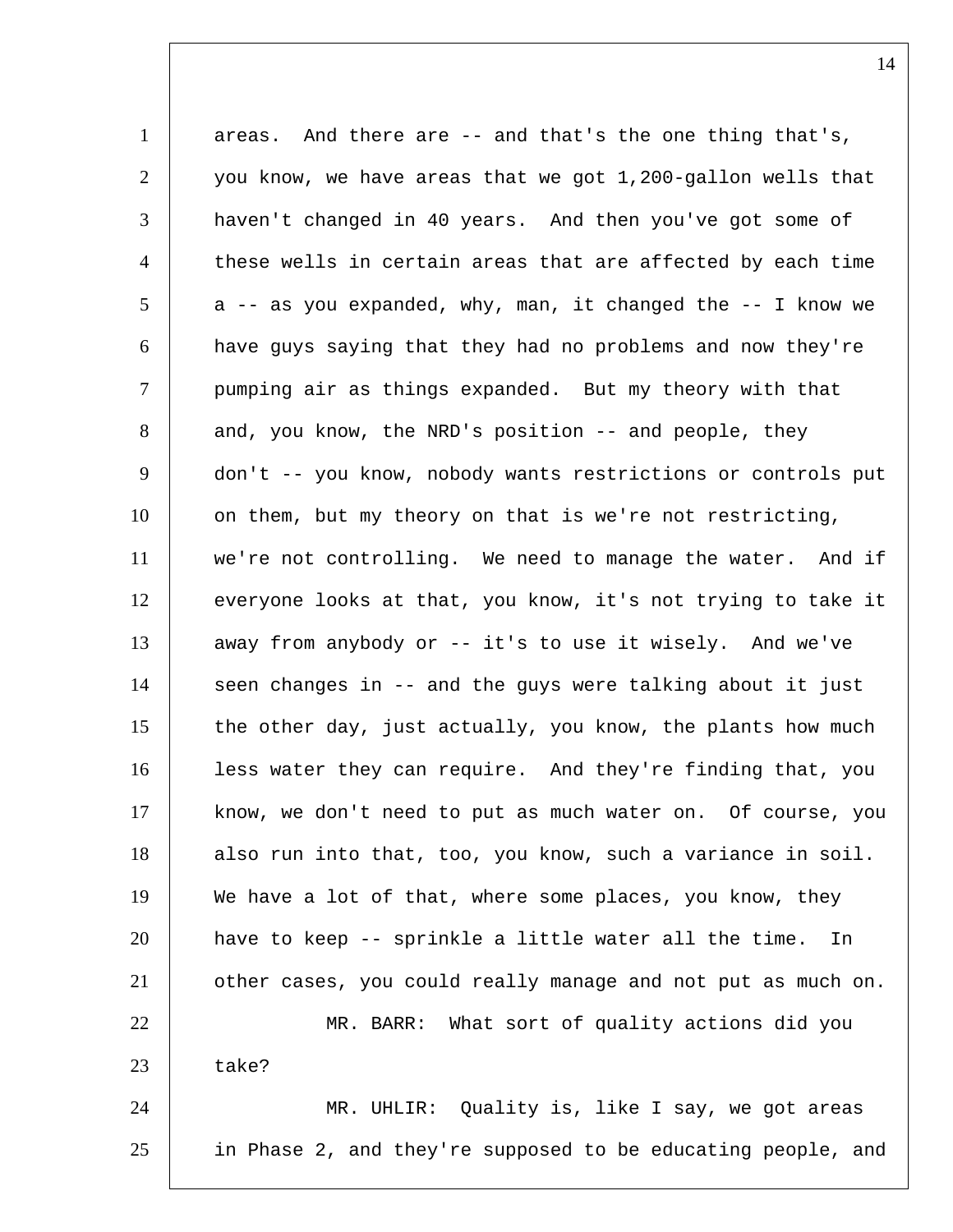1 they're sending in reports. And I guess I would say, that 2 hasn't been very successful. 3 MR. BARR: Do they do anything on, like, 4 preventing early fertilization in the fall? 5 MR. UHLIR: We haven't. Unless -- they don't  $6$  encourage in the Phase 2 areas, I know. 7 | MR. BARR: What proportion, just roughly, is in a 8 Phase 2 in this district? 9 | MR. UHLIR: Yeah, I got the map someplace. 10 MR. BARR: Would it be a quarter or a half? 11 MR. UHLIR: It seems like the areas that are in 12 Phase 2 right now and have been there for quite a while, 13 really, were some of the first areas developed. And we 14 have -- I can remember going, Jim, when I was in high school 15 and the ag teacher, we went out -- we had a foreign exchange 16 | student and we went out to a system somewhere's around 17 | Atkinson as one of the first irrigation systems put up, and 18 now those areas, those early areas tend to be the higher 19 concentration nitrate. Kind of goes with where the first 20 irrigation was developed and expanded. That seems to be 21 | where the highest nitrate level is. 22 MR. BARR: Is there any other programs the NRD is 23 involved in that's not specifically related to water? I 24 mean, conservation programs or recreation or -- 25 MR. UHLIR: In this area, we probably -- we don't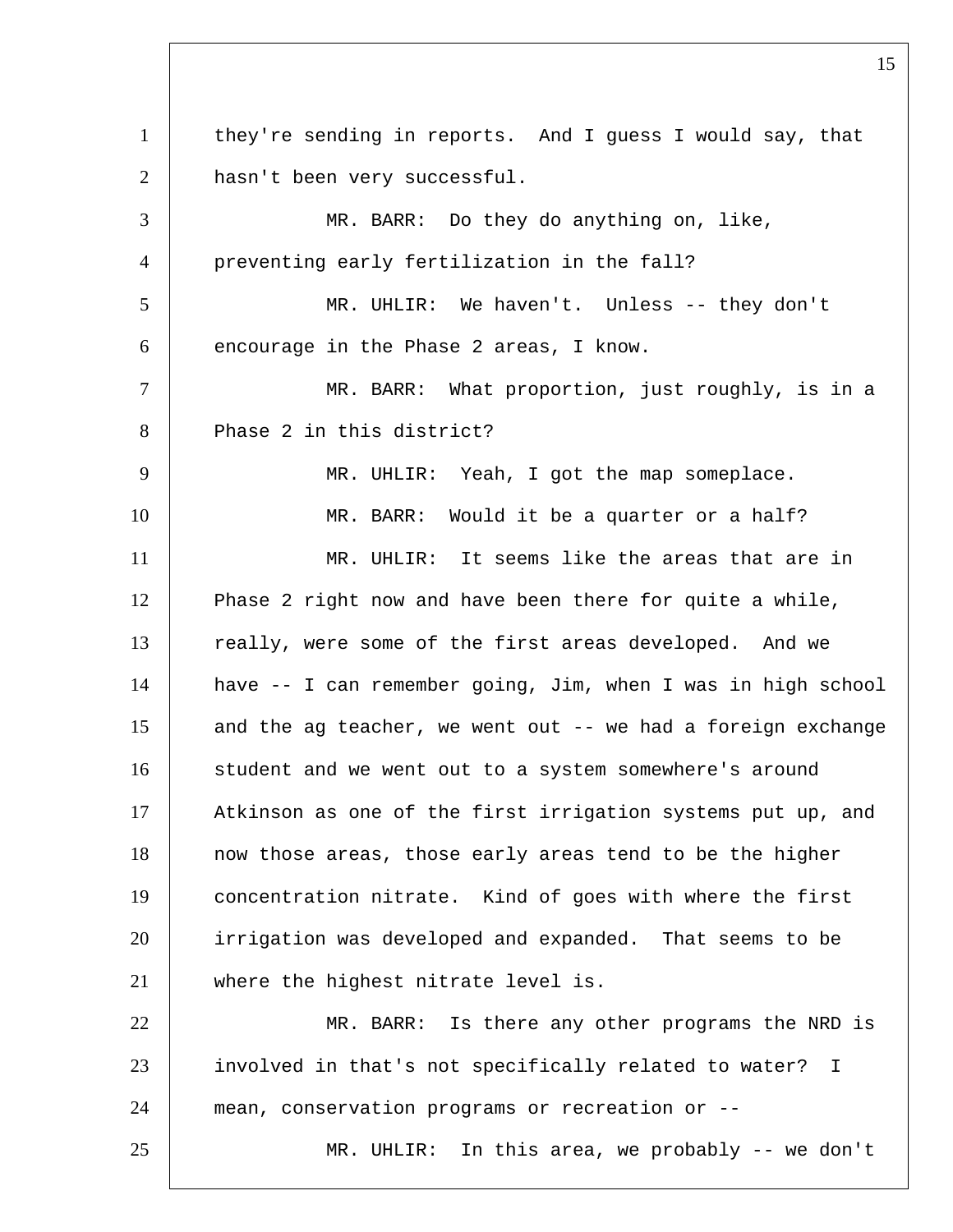1 deal with the recreation that they do in a lot of areas, because we've got the lakes border our NRD. We've got a lot | of natural areas that probably real fortunate to me. So, as far as a recreation area development, no. We haven't -- 5 this NRD hasn't, and basically, that's why, you know, because of the two lakes, both Yankton and Pickstown. And 7 there's a lot of, you know, along the Missouri River there's 8 a lot of cabin development along there, and, of course, they 9 all were flooded last year. MR. BARR: That's what I was going to ask you. MR. UHLIR: Yeah, they were, and a lot of the people are rebuilding. MR. BARR: In addition to flooding, you've got the 14 water table rising along the river. MR. UHLIR: Yeah, and they're -- 16 | MR. BARR: Pure shale all along there. 17 | MR. UHLIR: Right, and they're -- people are going right back to  $-$  in places that you would be a mile away 19 from the river, you know, it was just nothing but water, and people are going back. And they're building -- MR. BARR: They aren't building them on pontoons, 22 are they? (Laughter.) MR. UHLIR: I think now they got, though, what is it, the flood plain or something, which you kind of got that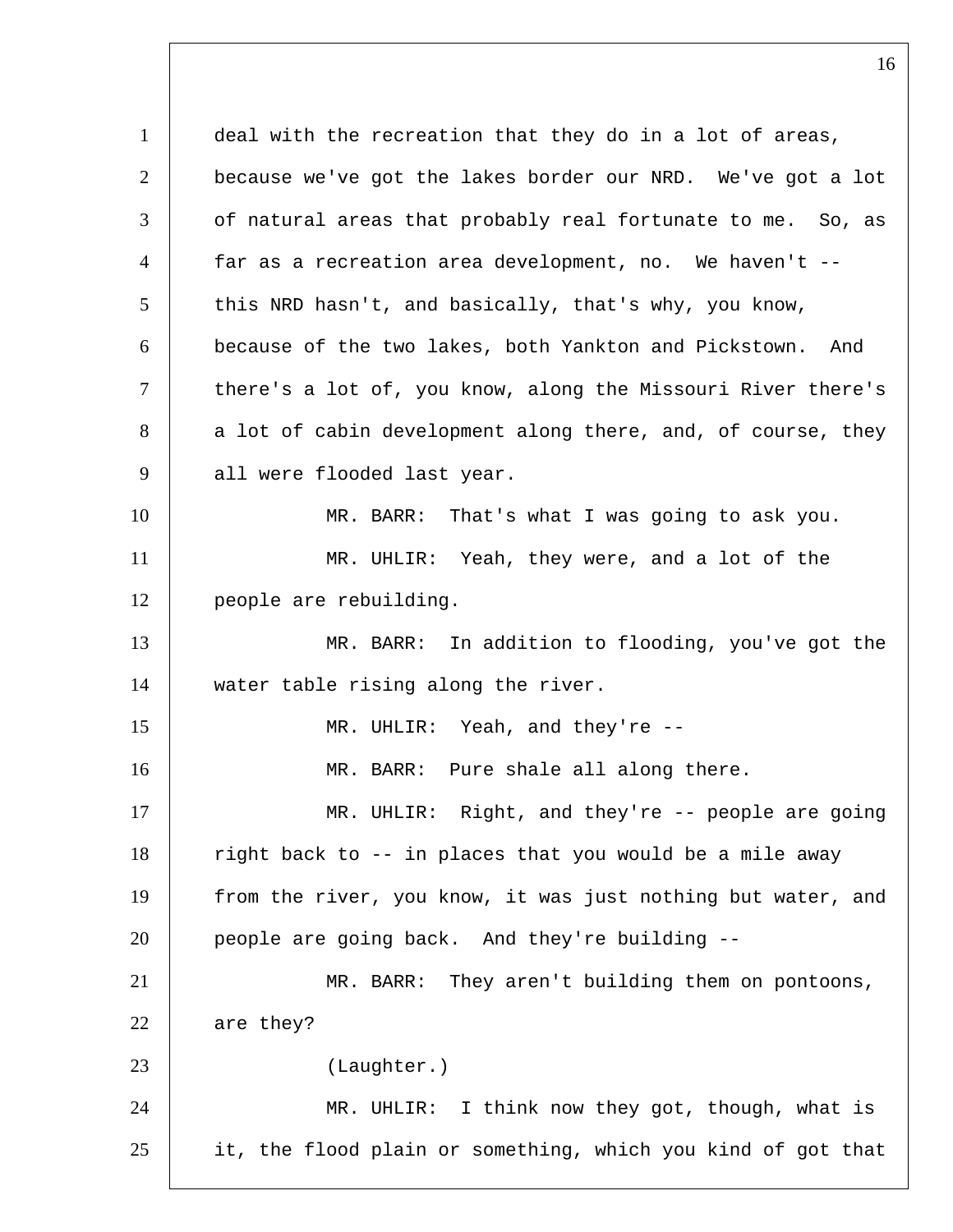figure. You got to build them a little bit different. But, yeah, I was surprised how many went back to build. A lot of them did.

 MR. BARR: At this point, I just -- you've been on 5 pretty much since the beginning. And one of the things we generally ask is, looking back over the 40 years or so, how has the NRDs developed in relation to maybe what you thought when you started?

 MR. UHLIR: Oh, it's -- as we're moving along, it's getting much more involved in -- especially in the area, you know, water both in quantity and quality than we ever did before. And I think there's a need for  $-$ - to be more involved. I think it's going to be a major issue. And probably, as I look back, probably all the NRDs should have been a little bit more active, pushing a lot harder years 16 ago. I know that's a criticism I get from quite a few 17 people. And they kind of, you know, the NRDs are involved 18 with it, and they said, "Why hasn't something been done 20 years ago?"

 MR. BARR: How have people's attitudes about natural resource issues, water in particular, changed at all 22 | over that time period?

 MR. UHLIR: Oh, it's changed. There's a lot more concern, much more concern than there was 20 years ago. I mean, now -- and of course, after 2012, I think that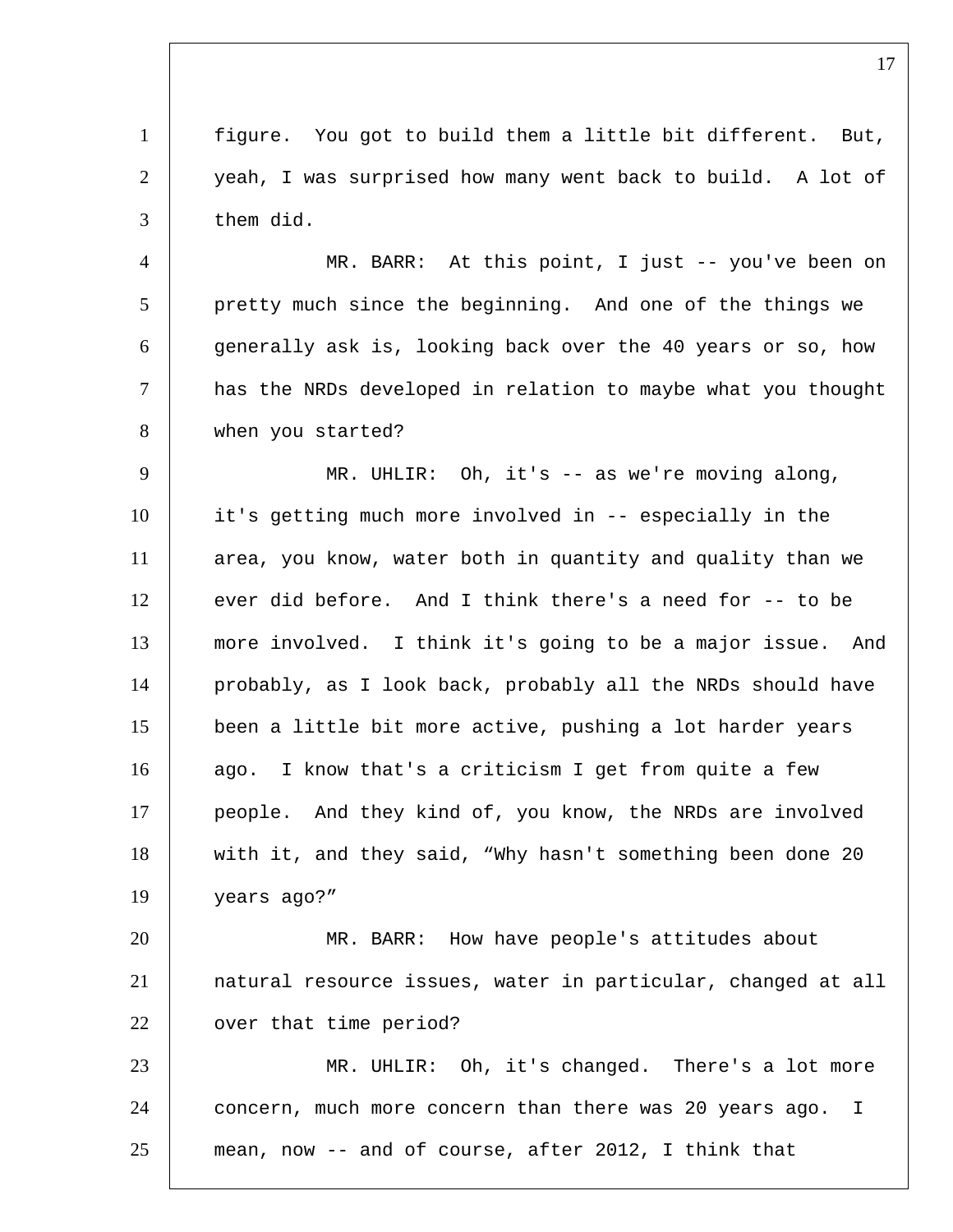1 | really -- and there's a lot more concern on water quality 2 than anybody thought about before. You know, just like, 3 when I was growing up, we had wells, and they were in the 4 same -- the feed lot. And now, you know, those same people 5 now are buying bottled water. They don't do that. 6 MR. BARR: Have you had quality problems other 7 than nitrate? I went to a meeting in York last night and 8 they were TCE and PCE. 9 MR. UHLIR: Yeah. I would say we had communities 10 that were definitely -- Niobrara's in that issue right now, 11 and Verdigre was prior to the time of getting into the rural 12 water system that I am aware of. And, yeah, at one time, 13 Verdigre -- and that was a long time ago, they were actually 14 pumping the water out of the Verdigre Creek, and I talked to 15 some people just not too long ago, because I was trying to 16 get some clarification on that, and they said, then they 17 went to wells and then they had this high magnesium and high 18 | iron content. And they said, "Really, we had better water 19 pumping out of the creek," if you can believe that. That 20 was a deal, I was -- I stayed in town and the family I 21 Stayed with old Rudy Teush (phonetic) and his wife, and Rudy 22 was the water commissioner for the town, and I remember 23 going with him. They pumped out of the creek into a kind of  $24$  a cement little pit, and right above the pit, he had a 25 Clorox bottle and he had a hole poked in it, and it dripped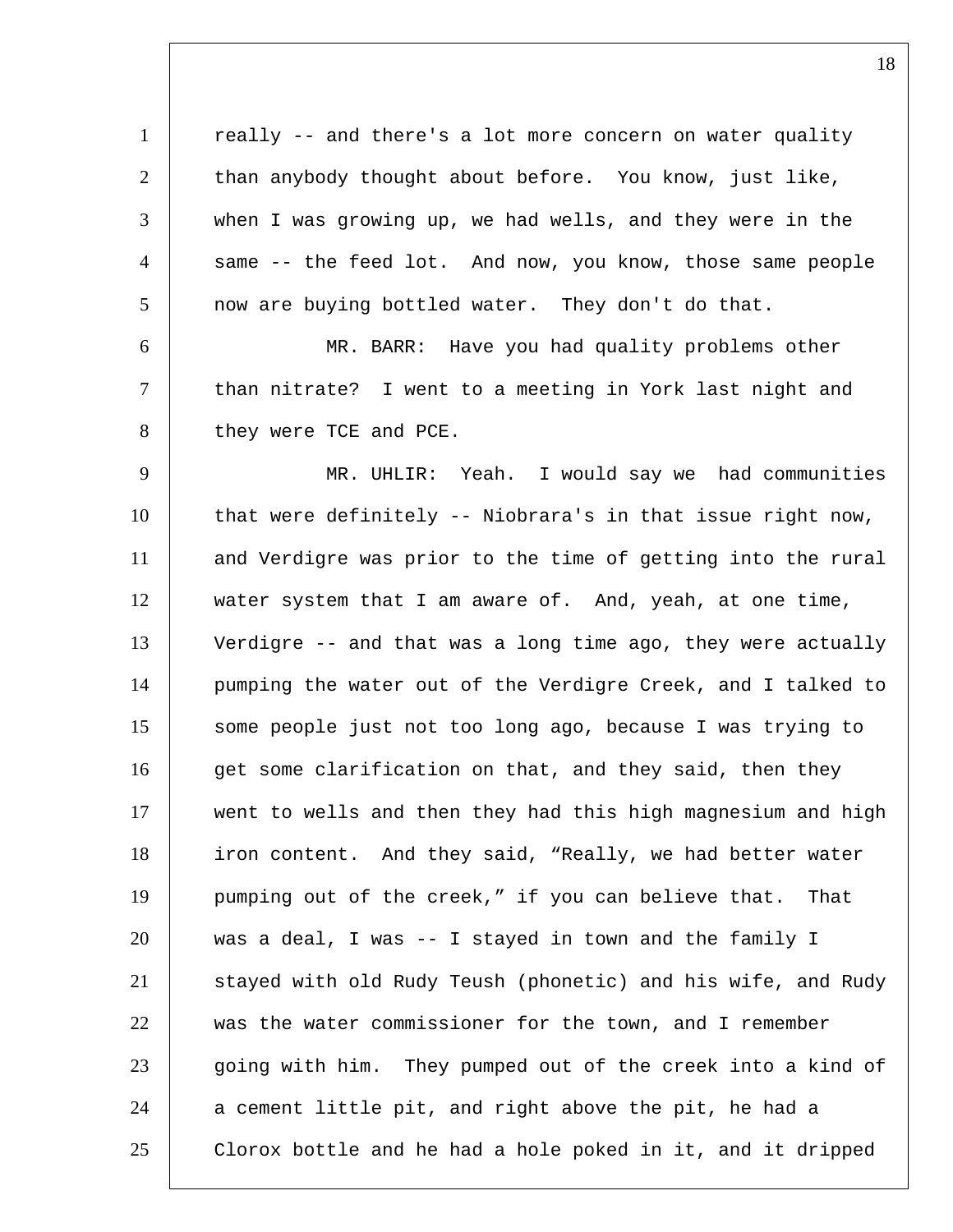| $\mathbf{1}$   | down into the thing, and that was their water system.        |
|----------------|--------------------------------------------------------------|
| $\overline{2}$ | MR. BARR: Their treatment system.                            |
| 3              | MR. UHLIR: That was the treatment system.                    |
| $\overline{4}$ | (Laughter.)                                                  |
| 5              | So, maybe we've advanced some.                               |
| 6              | MR. BARR: That is an interesting comment.                    |
| $\tau$         | MR. UHLIR: I remember going with him. Yeah, they             |
| 8              | were pumping right out of the creek into this little cement  |
| 9              | thing, you know, and he'd adjust his Clorox bottle so it     |
| 10             | kept dripping.                                               |
| 11             | MR. BARR: Well, at this point, pretty much, if               |
| 12             | you have anything at all that you'd like to offer about how  |
| 13             | the NRDs have functioned or anything related to it --        |
| 14             | MR. UHLIR: I think the NRDs are important in the             |
| 15             | sense that it gives us in the state where actually, you      |
| 16             | know, with the Unicameral the way it is and the one man, one |
| 17             | vote, so technically, we're basically like the house of      |
| 18             | representatives, your NRDs tend to give you a local input on |
| 19             | issues, especially conservation, you know, water and -- but  |
| 20             | probably more so that. Concerns within a certain area that,  |
| 21             | you know, might be lost without. And that's a concern, so    |
| 22             | that the NRDs have an important role in that, being kind of  |
| 23             | a local entity concerned about that, especially in this      |
| 24             | state where it kind of gives you that.                       |
| 25             | MR. BARR: We were, apparently, the only state                |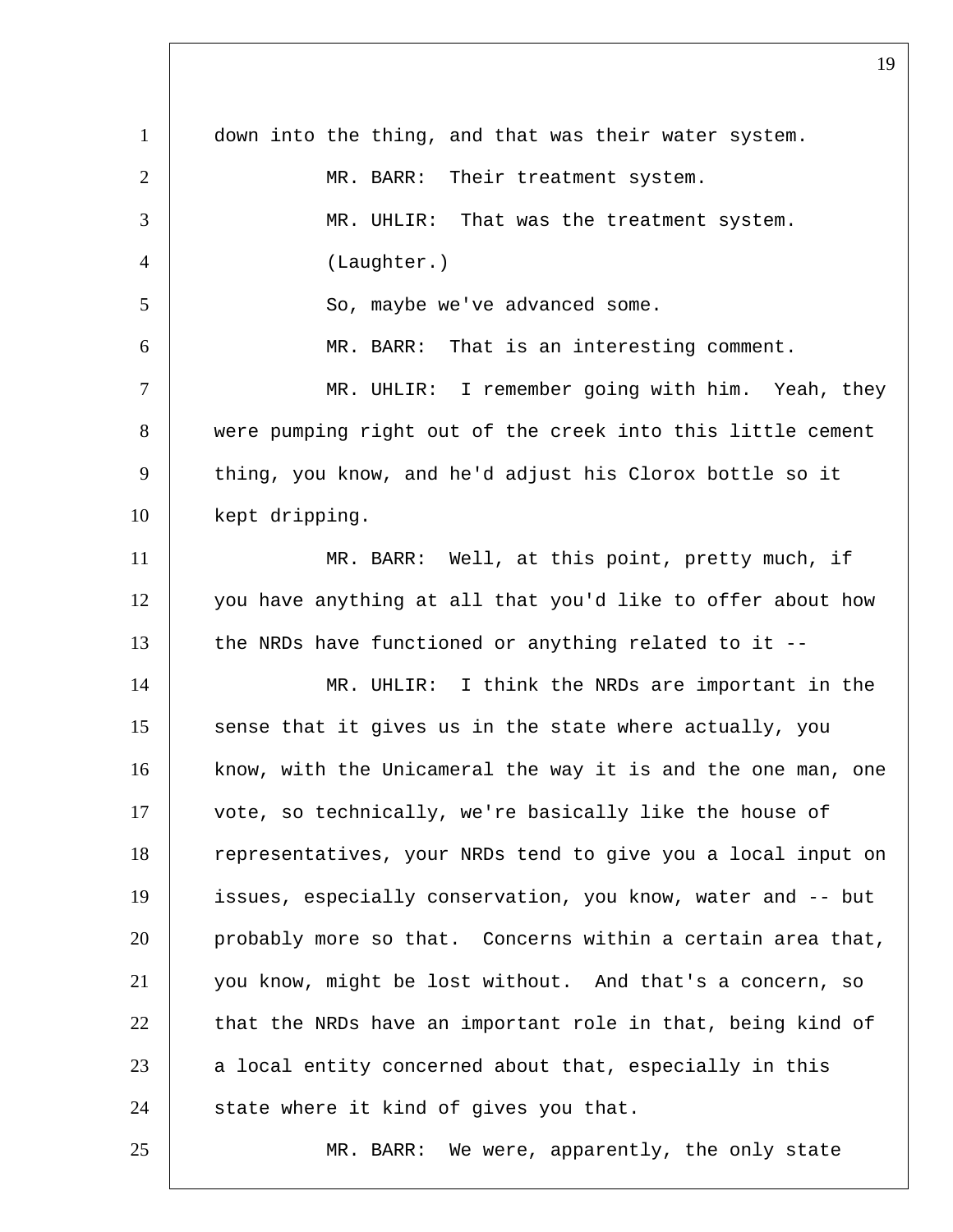1 that's adopted this. And any thoughts on why it might have 2 | happened here and not anywhere else? 3 MR. UHLIR: No, that I really don't know. I know, 4 compared -- talking to some people in South Dakota, you 5 know, that they still have the districts and they marvel at  $6$  this, actually. 7 | MR. BARR: How do they handle issues? Well, maybe 8 they don't have them, like water quality. 9 | MR. UHLIR: Well, I suppose they handled it just 10 on the -- more of a county basis. I know we worked with the 11 Recreation River, you know, there were people representing 12 South Dakota, and basically, they were similar to the NRDS. 13 So, they have the same concerns, probably. Not so much as a 14 basin concern, probably more of a local concern. 15 MR. BARR: You brought up the river. What impact 16 has that designation had, if any, on the county or the 17 district? 18 MR. UHLIR: Well, I think it -- I would say it 19 probably helped the county as far as -- you know, we've got  $20$  an awful lot of  $-$  as a lot of those cabins are up along 21 there. I think probably the most important thing was the  $22$  | bridge. If you want to pick one thing  $-$ 23 MR. BARR: What has that had --24 MR. UHLIR: That has a big impact on this county, 25 not only there's a tremendous amount of grain comes across